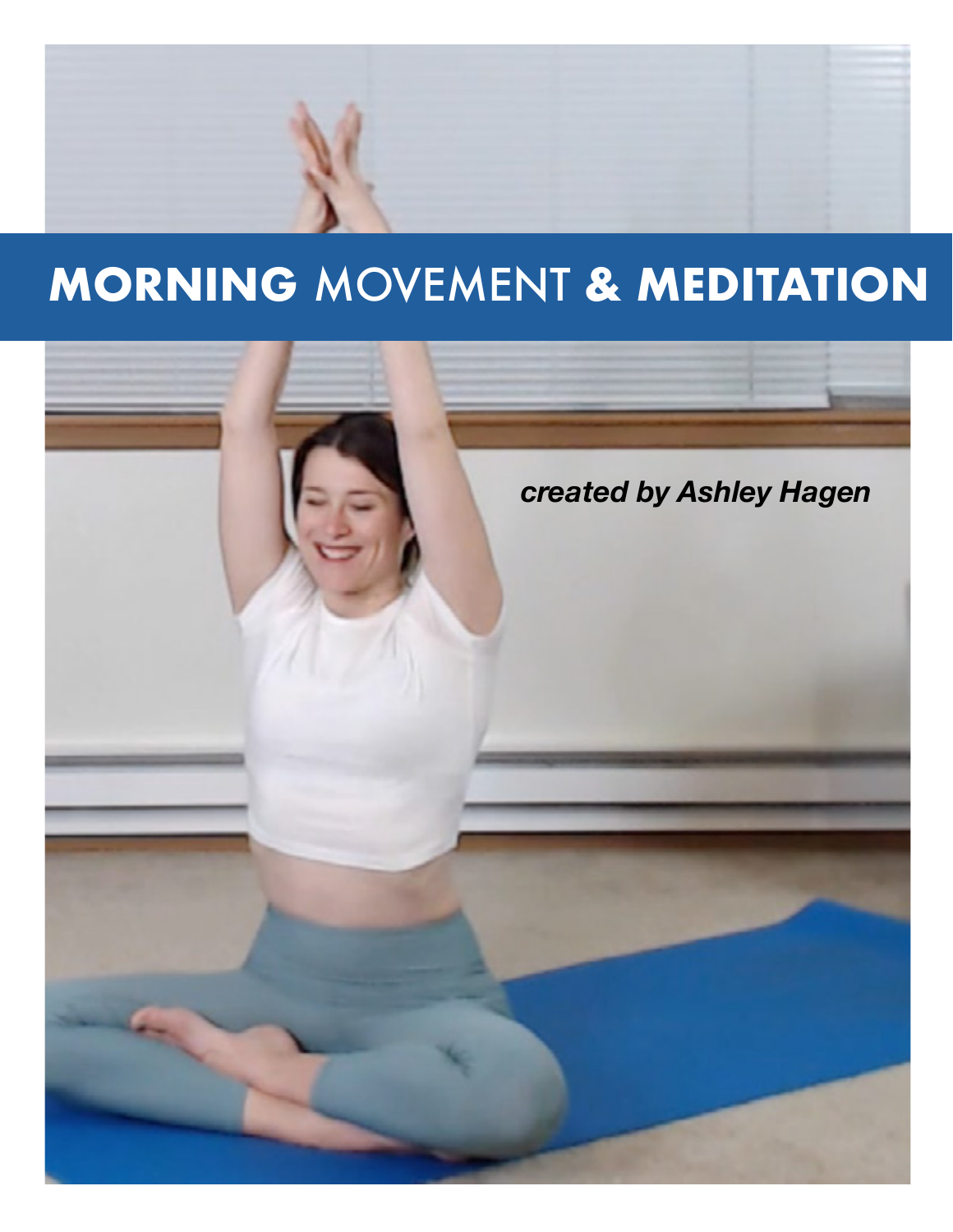# **Good Morning!**

I'm not naturally a morning person. Shocker, I know! But it's true. I, like many others, would rather hit the snooze button for a few more minutes or even, a few more hours.

But I also like to feel good when I'm awake, and not have to depend so much on caffeine or substances to keep me awake or numb discomfort. A few minutes of movement right away in the morning allows me to feel better and to be better.

Nowadays, I LOVE my morning yoga practice and I love sharing it with others. I'm more patient. My body doesn't ache. I can breathe easier. I make healthier choices. I smile more.

It takes as little as 5 minutes, but done consistently over the course of time helps you to become the person that you really want to be.

It's true – You set the foundation of your day within the first hour.

If you can spend just 5-30 minutes of that time to get your body moving and set your mind on positivity, you'll live a longer and healthier life because of it.

I'm not talking about "exercising", but rather a simple and basic movement routine.

I simplify it into 3 phases for your morning movement practice – movement, flow and meditation. It's simple, but powerful. If you want to start feeling better and more energized, reading this guide is the best way to get started.

To join me on Zoom for morning movement and meditation classes every weekday at 6:00am PST, sign up at ashesyoga.com/morning.

If you want a better way to start your day, then Morning Movement & Meditation is what you need. I look forward to seeing you in a class soon.

Ashley Hagen Owner, Ashes Yoga LLC

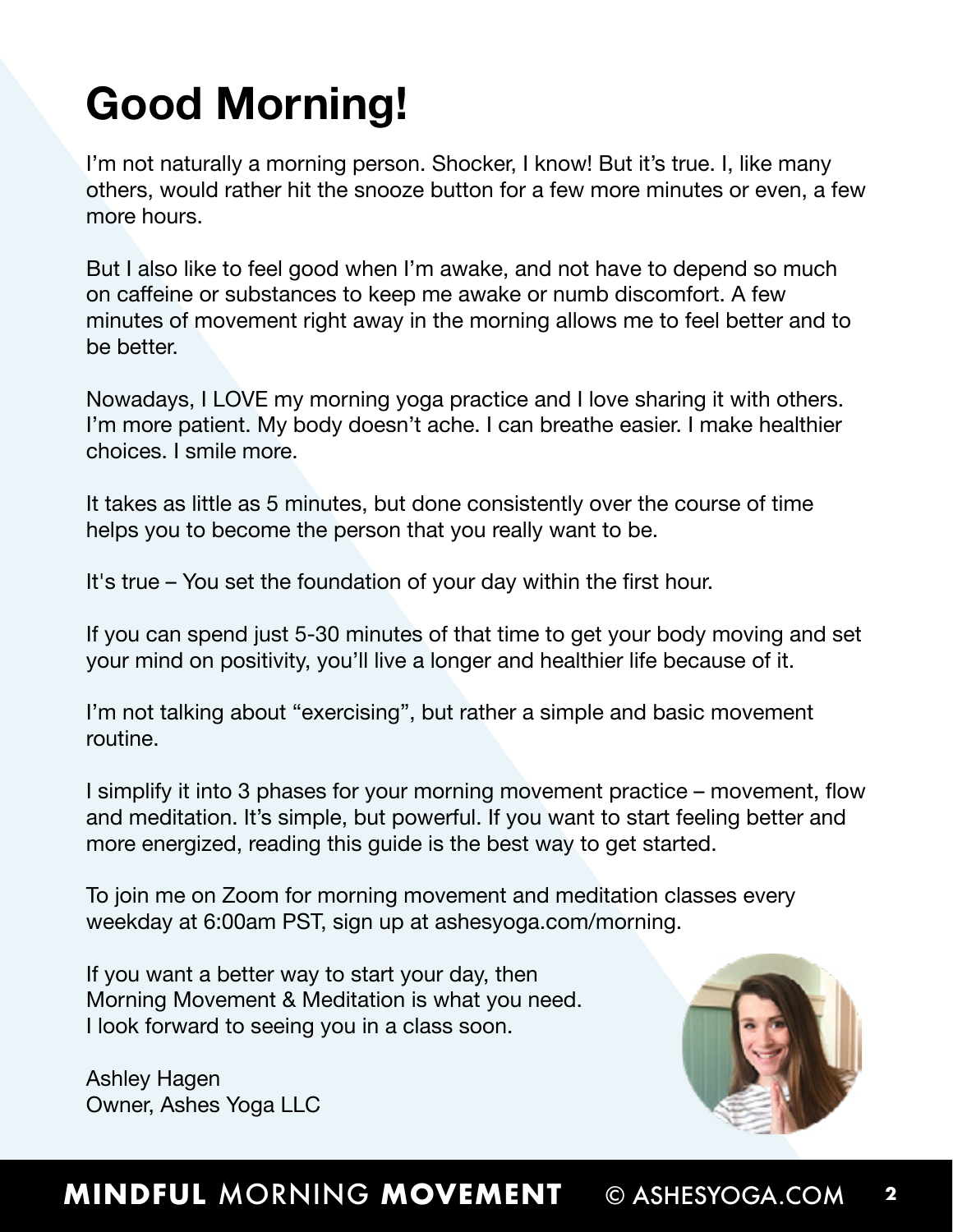# **MORNING MOVES GUIDE**

As soon as you wake up, get your body moving. You don't have to do strenuous exercises, or even break a sweat. Just move and stretch. Every day will be different. If you are thinking that you don't feel like moving when you wake up, you are not alone. However, a body in motion stays in motion and a body at rest stays at rest. So, every morning we need to move, as we are designed to do. You will notice change after a few minutes.



#### 1. BASE BREATHING

Stand in a horse stance with bent knees. Keep the feet a little wider than hip distance and toes facing forward. Float the hands up gathering energy as you inhale. Float the hands down to the thighs as you exhale. Deep breaths.



### 2. NECK ROTATIONS

Look up, down and side-to-side, working out any tension in the neck. Hold anywhere that feels like you need some extra time. Full rotations with the neck if that's comfortable.



3. ARM ROTATIONS

Make a fist with both hands and keep your arms straight. Rotate through the shoulders with your arms flat to your body like arms on a clock. Do this both directions, one or both arms at a time.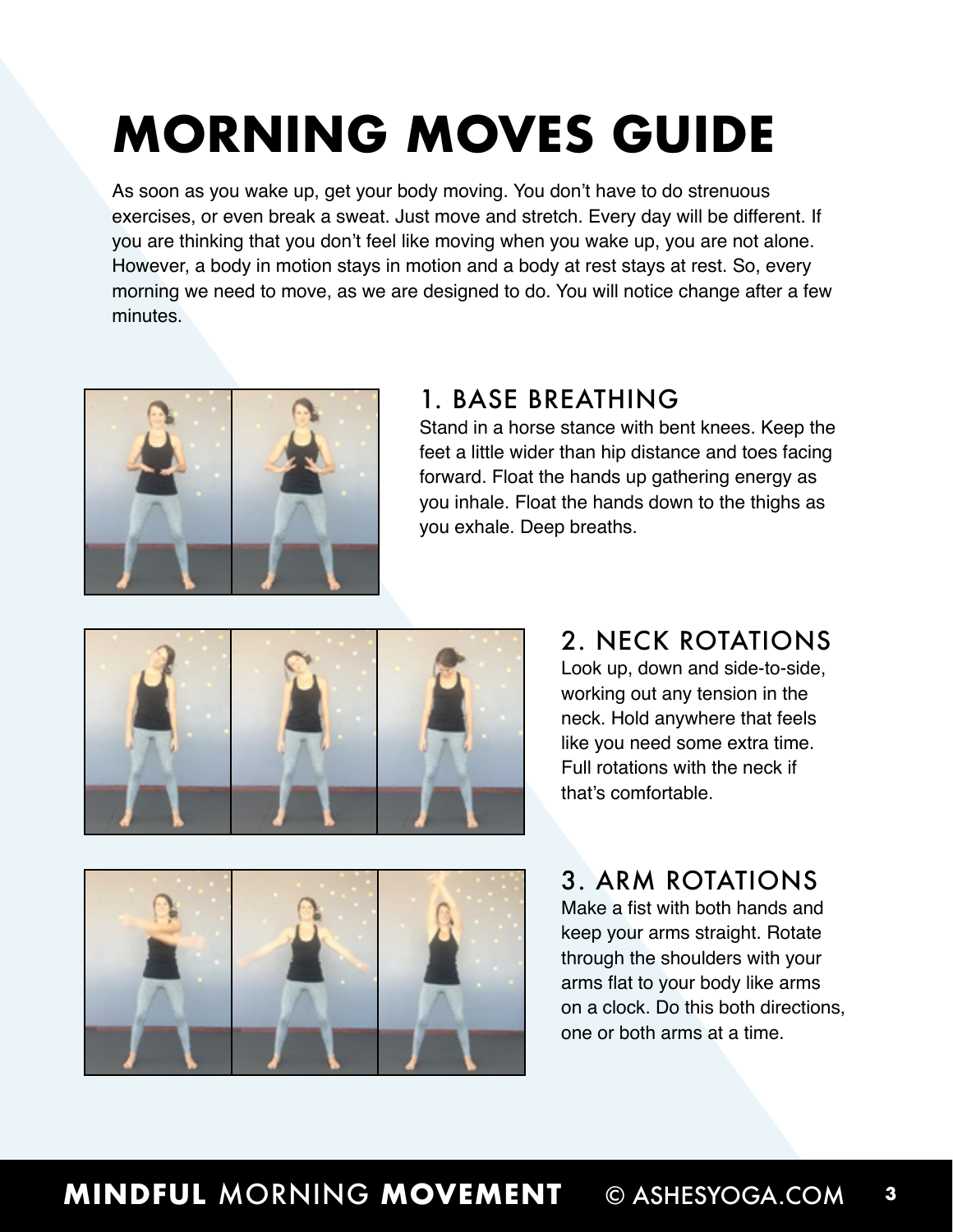

### 4. WAIST TWISTS

Put your hands on your hips to set up the position, then take your hands off your hips about 1-2 inches. Keeping the hips and gaze forward with knees bent, send one elbow and shoulder forward and other to the back. This should be done quickly, like a hummingbird.



### 5. SIDE STRETCHES

With straight legs, take a large breath sending your arms to goal posts. Press one hand over and one hand down like you're moving through quick stand and bend to the side. Full exhale as you press. Do both sides.



### 6. HIGH KNEES OR HIGH KICKS

Keeping the arms by your side, step one foot back. Draw your knee or foot up towards the sky. Keep your eyes looking up as your body will follow your gaze. Do both legs.

### **OPTIONAL:** SUN SALUTATIONS OR OTHER POSES



#### 7. MEDITATION

Sit comfortably for a few minutes to allow all of your morning movements to absorb. There are many different ways you can meditate (see attached pages). We keep it pretty simple. Sit quietly and let your thoughts pass one by one. Smile and breathe.

## **MINDFUL** MORNING **MOVEMENT** © ASHESYOGA.COM **<sup>4</sup>**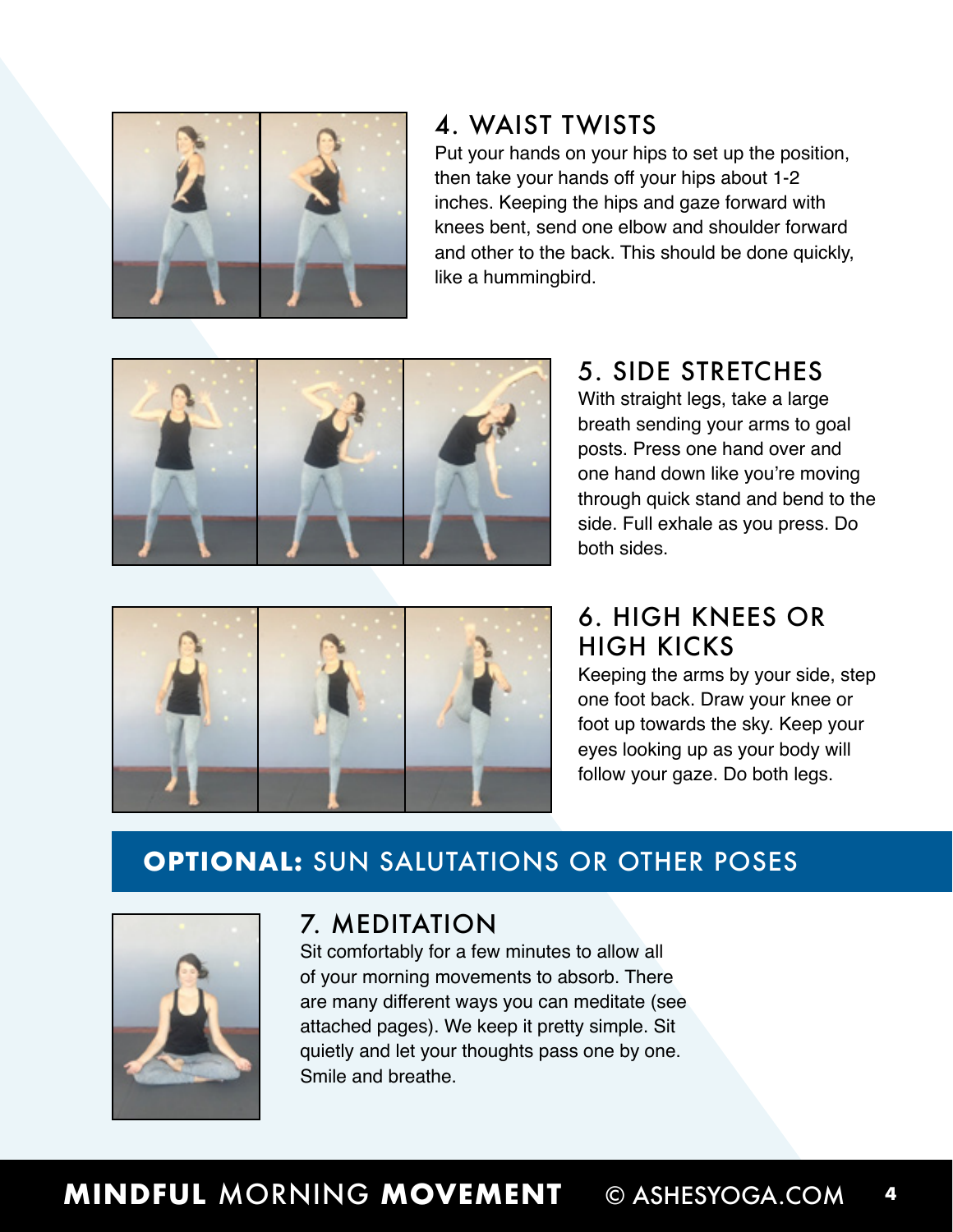# **MEDITATION TECHNIQUES**

Meditation can often be intimidating and a little confusing. Just sit? Then what? In today's fast-paced life, sitting and doing nothing doesn't sound appealing when our todo lists are miles long. However, the most productive and successful people will rave about some form of personal meditation practice. Meditation is a state of deep peace that occurs when the mind is calm and silent.

Use the following meditation techniques as a guide to start your own meditation practice. Sit in a comfortable position and set a timer for 5-20 minutes. Start with 5 minutes once a day and work your way up in time. The recommended meditation frequency is 20 minutes twice per day. Take your time and be proud of yourself for whatever duration you complete. I use *Insight Timer* app on iPhone. Close your eyes and breathe naturally in and out through your nose with good posture.

### 1. WATCH YOUR BREATH

Focus on the quality of your breath. Deep belly breaths into your diaphragm. Notice how the inhale happens. How it cools the tip of your nose. Notice the pause at the end of each inhale and exhale.

### 2. SINGLE MINDED FOCUS

Choose one word. A simple one or two syllable word that has no emotional attachment. A word like "tree" or "purple." Not words like "love" or "compassion." As your mind wanders in your meditation, bring your awareness back to your word. Don't repeat the word on a rhythm. Instead, use it when you need it.

### 3. COUNTDOWN

This is good for a short meditation or if you don't have a timer. Choose a number, and each full breath countdown from that number. Inhale 10, exhale 10, inhale 9, exhale 9, etc. You can repeat the countdown as much as you'd like.